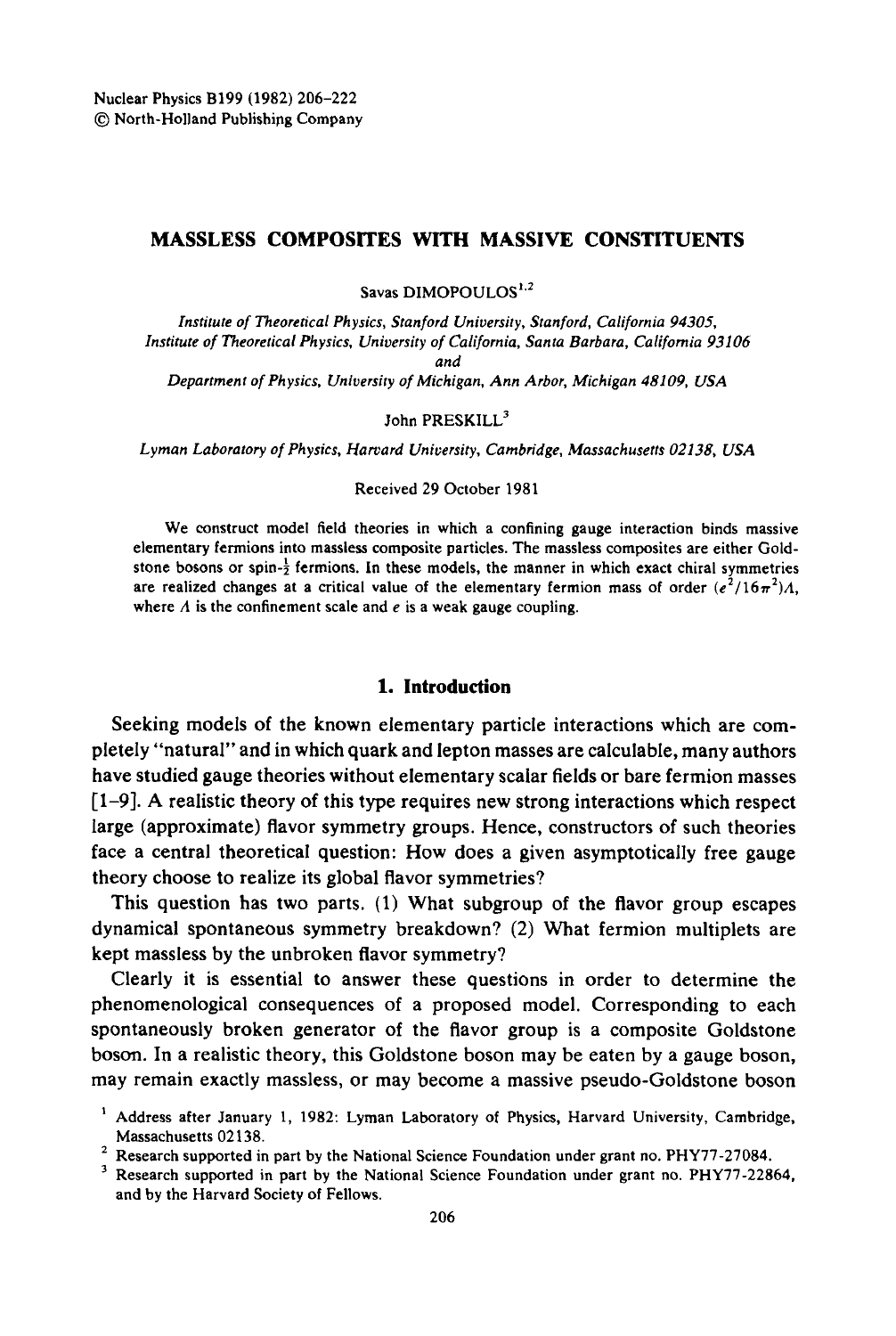due to weak flavor-symmetry-breaking perturbations. The pseudo-Goldstone boson spectrum is one of the interesting predictions of a theory without elementary scalar fields [1, 4].

The unbroken flavor symmetry may require that massless fermions occur in the spectrum of the theory [9]; if the gauge interaction is confining, these fermions must be composite states. They are candidates for quarks and leptons, and, like the pseudo-Goldstone bosons, they can acquire small calculable masses from flavor-symmetry-breaking perturbations [7, 8].

Determining how flavor symmetries are realized in gauge theories is a difficult strong-coupling problem for which the general solution is not yet known. However, progress has recently been made. In ref. [9];'t Hooft proposed an algebraic condition that must be satisfied by the massless composite fermions in a confining gauge theory; namely, that the massless composite fermions and elementary fermions produce equal Adler-Bell-Jackiw anomalies for the unbroken flavor group\*. Using this algebraic condition and a subsidiary condition to be described below, 't Hooft concluded that the  $SU(n)_L \times SU(n)_R \times U(1)_V$  flavor symmetry of QCD, with 3 colors and *n* massless flavors must be spontaneously broken for  $n > 2$ .

The subsidiary condition used by 't Hooft was elaborated in ref. [11], where it was called the "persistent-mass condition" (PMC). In brief, this condition requires that a composite particle cannot remain exactly massless while the mass of one of its constituents varies over a finite range of values. The PMC and its consequences will be discussed in more detail in sect. 2.

The PMC actually leads to a stronger conclusion than that stated by 't Hooft. We say that a flavor symmetry group is *non-chiral* if it allows masses for all the elementary fermions which transform non-trivially under the group. The PMC implies that a continuous non-chiral flavor symmetry cannot be spontaneously broken [11]. Combining this result with 't Hooft's analysis, we can conclude that the  $SU(n)_L \times SU(n)_R \times U(1)_V$  flavor symmetry of QCD with n massless flavors must be spontaneously broken to  $SU(n)_V \times U(1)_V$  if  $n > 2$ . (For  $n = 2$  completely unbroken  $SU(2)_L \times SU(2)_R \times U(1)_V$  cannot be excluded by 't Hooft's arguments.)

But is the PMC true? It appears to be based on intuitive notions about bound states rather than general principles of quantum field theory. In ref. [11] a nonrenormalizable model was described, which, in an untrustworthy approximation, appeared to violate the PMC. That model had an exactly massless Goldstone boson which was a bound state of massive elementary fermions.

Our main purpose in this paper is to present two more examples of models in which the PMC fails. Both models are renormalizable quantum field theories, and hence demonstrate that the non-renormalizability of the model in ref. [11] was not essential. Our first example contains a massless Goldstone boson, the second a

<sup>\*</sup> The justification of this condition is further discussed in ref. [10].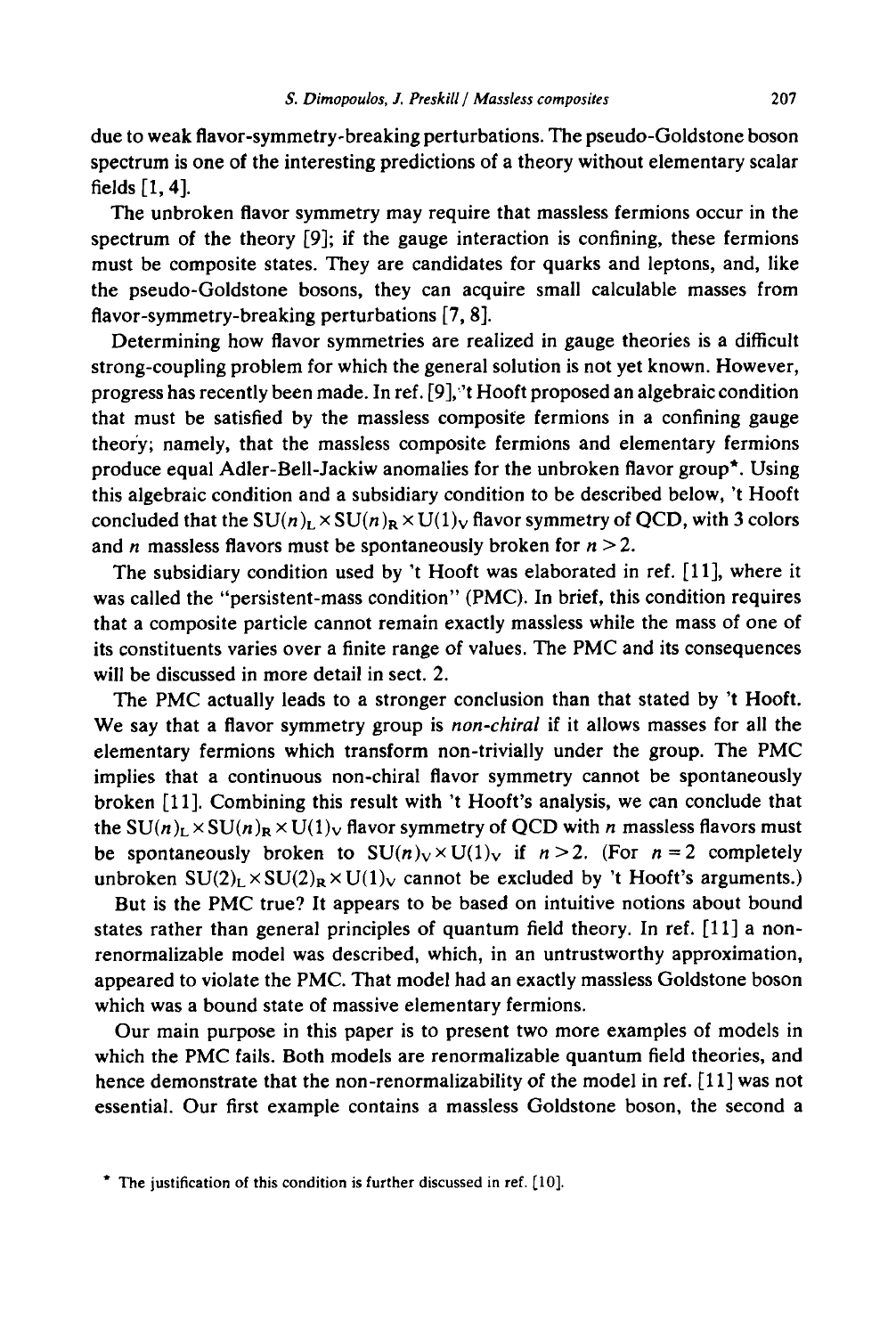massless composite fermion; the second example dispels the notion that the PMC may be correct when applied to composite fermions, but not for composite bosons.

The crucial feature of both examples is a weak gauge interaction which competes with the intrinsic mass of an elementary fermion to determine the alignment of the vacuum [1, 12]. We will compute and minimize an effective potential to show that the symmetry of the vacuum changes at a critical value of the elementary fermion mass of order  $(e^2/16\pi^2)$ *A*, where *e* is the weak gauge coupling and *A* is the confinement scale of the strong interaction responsible for the binding. Massless composites with massive constituents occur only if the elementary fermion mass is smaller than this critical value.

This paper is organized as follows: In sect. 2, the PMC is discussed, and the conclusions of ref. [11] are reviewed. The importance of vacuum alignment in determining the massless spectrum of a theory is illustrated by an example in sect. 3. In sects. 4 and 5, we present our models containing massless composite particles with massive constituents; we describe a composite boson in sect. 4, and a composite fermion in sect. 5. Details concerning the analysis of these models are discussed in two appendices. Sect. 6 contains our conclusions.

# **2. The persistent-mass condition**

To demonstrate the PMC, we will consider, for definiteness, n-flavor OCD. If all n flavors are massless, this theory is invariant under the flavor group  $G_f =$  $SU(n)_L \times SU(n)_R \times U(1)_V$ . Because the elementary fermions, the quarks, have G<sub>f</sub> anomalies, the spectrum of QCD must contain massless fermions, unless  $G_f$  is spontaneously broken [9]. If quarks are confined, these massless fermions must be color-singlet composite states. Thus, there are surely massless composite particles in QCD; either Goldstone bosons, or massless composite fermions, or both.

Now suppose that one quark has an intrinsic mass m, while the other  $(n - 1)$ quarks remain massless. Let  $M$  be the mass of a composite particle, massless in the  $G_f$  symmetry limit, which contains the massive quark. How will M behave as a function of  $m$ ?

By assumption,  $M = 0$ , when  $m = 0$ . We also know how M behaves as  $m \rightarrow \infty$ . By the Appelquist-Carazzone theorem [13], the massive quark must decouple as  $m \rightarrow \infty$ , and any bound state containing it must also become infinitely massive.

In fig. 1 are shown three possible types of behavior of  $M$  as a function of  $m$ . In fig. 1a M is non-vanishing for arbitrarily small non-zero m. In figs. 1b and c, M remains zero up to a critical value of  $m$ . The composite mass "turns on" only when the quark mass exceeds the critical value, continuously in fig. lb, discontinuously in fig. 1c. (Since the only mass scale in QCD other than  $m$  is the confinement scale A, we expect, if QCD actually behaves this way, that the critical quark mass is of order  $\Lambda$ .)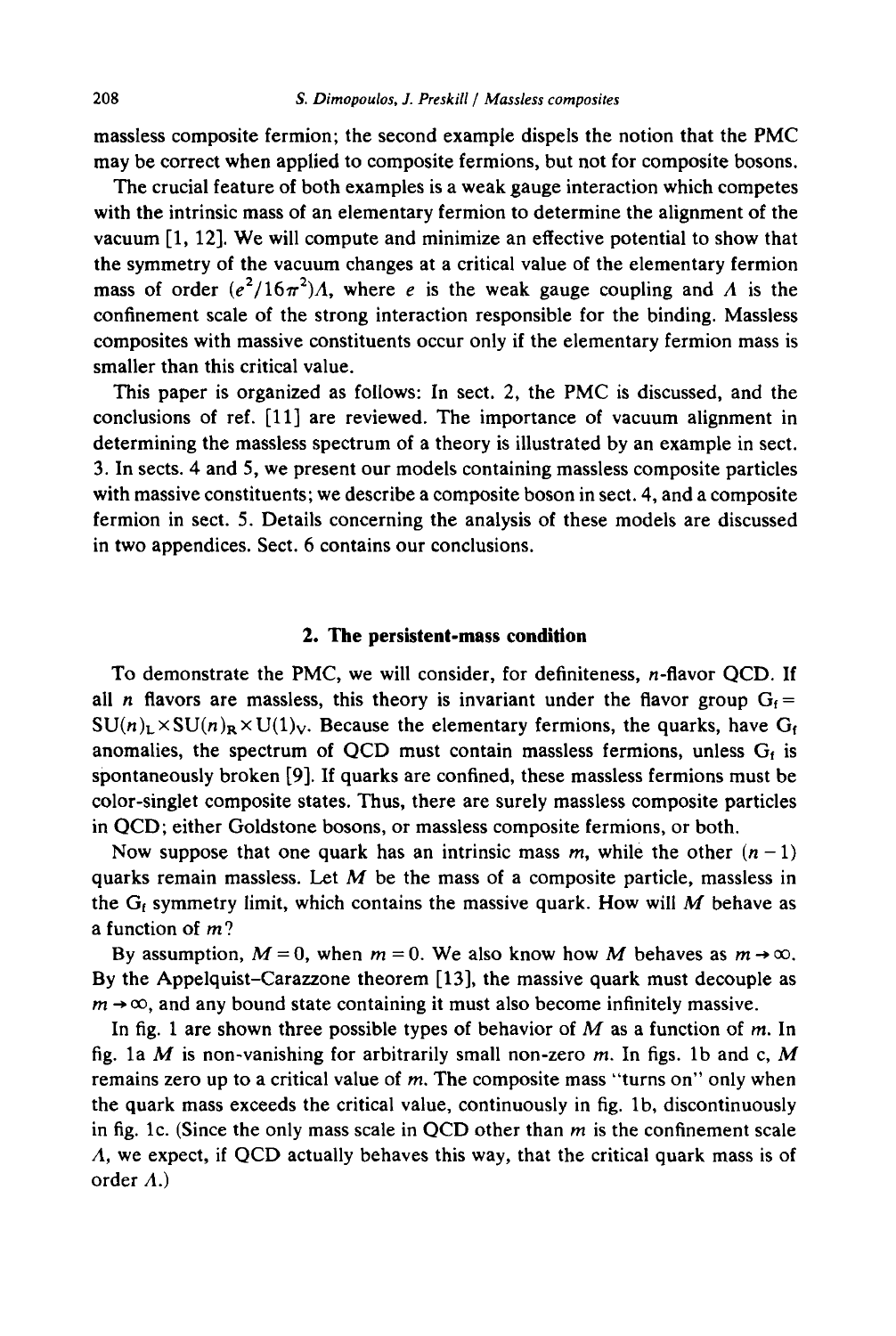

Fig. 1. Three possible types of behavior of the composite particle mass  $M$  as a function of the intrinsic constituent mass m.

In this context, the PMC is the requirement that the behavior sketched in figs. 1b and c cannot occur; that  $M = 0$  only if  $m = 0$  [11]. More generally, the PMC requires that a composite particle cannot stay massless while the mass of one of its constituents varies continuously over a range of values.

What is the motivation for this assumption? One might argue that it seems implausible that the dynamics responsible for binding a massless composite can adjust to keep the composite massless as the mass of a constituent varies. But this argument is not very persuasive. The chief motivation for the use of the PMC in refs. [9, 11] is that it is not unreasonable and has interesting consequences.

The PMC can be used to reach conclusions about how chiral symmetry is realized in two ways; the massless particles to which it is applied can be either spin- $\frac{1}{2}$  fermions or spin-0 Goldstone bosons<sup>\*</sup>. The application to spin- $\frac{1}{2}$  fermions is exemplified by ref. [9]. Suppose that the unbroken subgroup  $H_f$  of a flavor group  $G_f$  requires that some multiplets of composite fermions be massless. We can deduce an algebraic constraint on the  $H_f$  representation content of the massless fermions as follows: Imagine that some of the elementary fermions receive intrinsic bare mass which leave a subgroup  $G_f' < G_f$  as the exact flavor symmetry. If these intrinsic masses are very small, the unbroken exact flavor symmetry will be<sup>\*\*</sup>  $G_f' \cap H_f$ . The fermion multiplets kept massless by H<sub>t</sub> symmetry can be decomposed into  $G'_f \cap H_f$  multiplets. The PMC requires that all composite fermions which contain massive constituents can acquire masses invariant under  $G'_f \cap H_f$ .

In ref. [9], 't Hooft found that this requirement could not be simultaneously satisfied with the anomaly condition by any set of massless composite fermion multiplets for  $H_f = G_f = SU(n)_L \times SU(n)_R \times U(1)_V$  in *n*-flavor QCD, with  $n > 2$ . (He used  $G_f' = SU(n-1)_L \times SU(n-1)_R \times U(1)_V \times U(1)_V$ , the subgroup of  $G_f$  which survives when one quark is massive.) Therefore, he concluded that  $G_f$  must be spontaneously broken.

The PMC can also be applied to composite bosons, as follows [11]: Suppose a subgroup  $S_f \subset G_f$  is non-chiral; that is, allows intrinsic masses for all the elementary fermions transforming non-trivially under S<sub>t</sub>. (An example is  $S_t = SU(n)_V \times U(1)_V$ 

 $*$  That these are the only possibilities is shown in ref. [14].

<sup>\*\*</sup> To determine the intersection of  $G_t'$  and  $H_t$ , it is necessary to solve the subgroup alignment problem [12].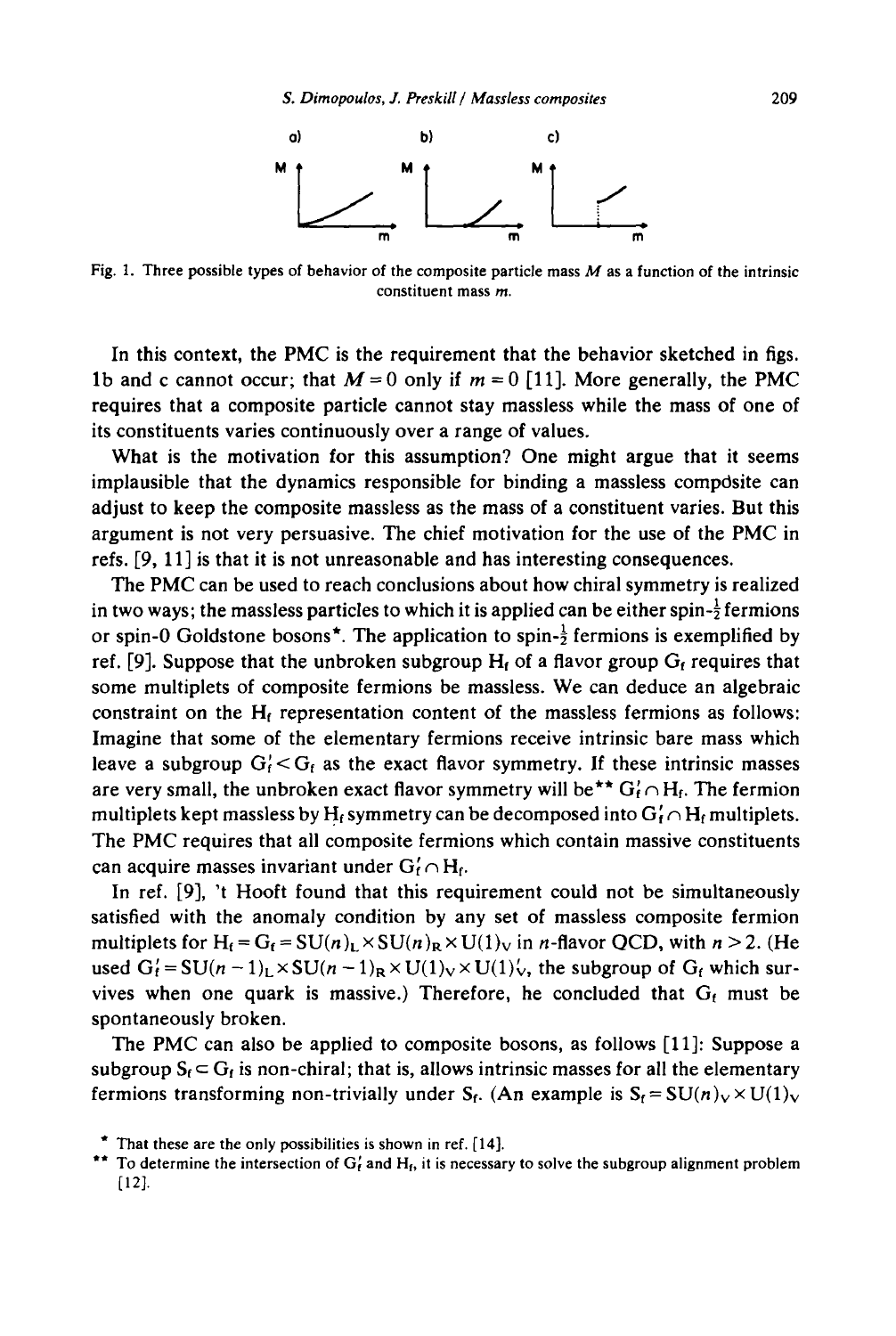in QCD.) Then a consequence of the PMC is that  $S_f$  cannot be spontaneously broken. For if  $S_f$  is spontaneously broken, there is an exactly massless Goldstone boson which is a bound state of elementary fermions transforming non-trivially under  $S_f$ . If the elementary fermions receive small  $S_f$  invariant intrinsic masses, this Goldstone boson remains exactly massless; as a function of the intrinsic mass  $m$ , the Goldstone boson mass  $M$  must behave as in fig. 1b or 1c, contradicting the PMC. Therefore, the PMC implies that non-chiral flavor symmetries cannot be spontaneously broken.

Combining the conclusions of refs. [9, 11] we know that the unbroken flavor symmetry group H<sub>f</sub> of *n*-flavor QCD must be a proper (for  $n > 2$ ) subgroup of  $G_f = SU(n)_L \times SU(n)_R \times U(1)_V$  which contains  $S_f = SU(n)_V \times U(1)_V$ . The only possibility is  $H_f = S_f$ . Hence, assuming the PMC, we can prove that the flavor symmetry of *n*-flavor QCD must be spontaneously broken to  $SU(n)_V \times U(1)_V$ , if  $n > 2$ . (For  $n = 2$ , we cannot exclude the possibility that  $SU(2)_L \times SU(2)_R \times U(1)_V$  is completely unbroken.)

We should note that, although applying the PMC yields a lot of information about how flavor symmetry is realized in QCD, it can be applied only to theories in which gauge-invariant mass terms are allowed for some of the elementary fermions. Perhaps the most fascinating gauge theories are those with non-real fermion representation content in which no gauge-invariant fermion masses are possible [5-8]. The PMC can tell us nothing about the realization of flavor symmetry in such a theory.

In the rest of this paper, we will show that it is possible to construct models in which the PMC is not valid, models in which massless composite particles contain massive constituents. Our examples are entertaining, and support the contention in ref. [11] that the PMC is not generally true. However, we cannot answer the question which originally motivated this work; we do not know if the PMC is valid in QCD.

#### **3. Vacuum alignment and Goldstone bosons**

The crucial feature of the models described in sects. 4 and 5 is that an intrinsic elementary fermion mass fails to align with a pattern of dynamical symmetry breaking. In this section, we present a simpler example which illustrates this idea\*. The analysis of this example depends critically on the sign of a strong-interaction parameter which we cannot determine. Hence, we will proceed in sects. 4 and 5 to construct examples free of such ambiguities.

We consider two-flavor QCD, and suppose that when the u and d quarks are exactly massless, the  $SU(2)_L \times SU(2)_R \times U(1)_V$  chiral symmetry is spontaneously

<sup>\*</sup> This example was suggested by Snyderman [19]. We thank him and Sidney Coleman for a helpful discussion concerning it.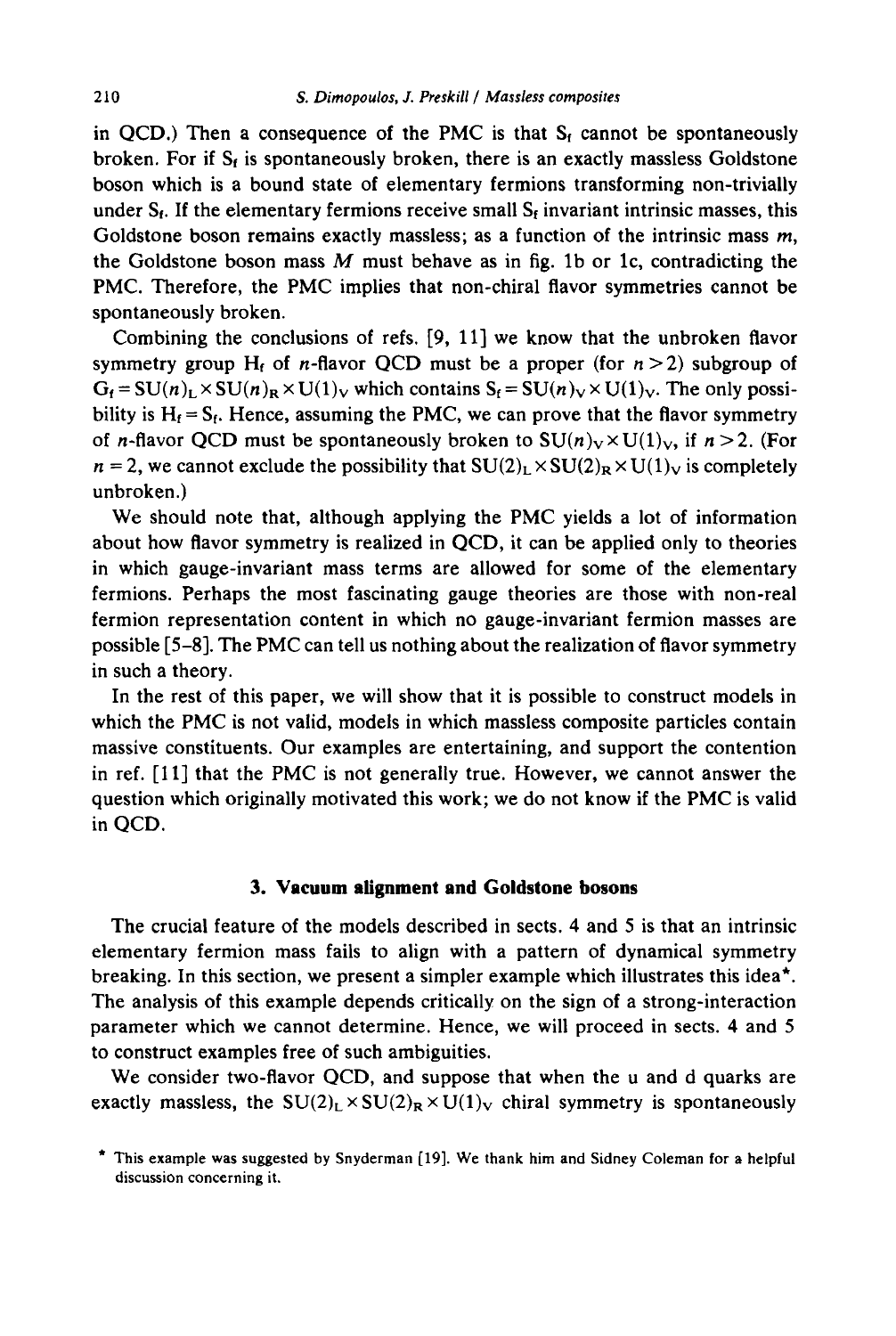broken to  $SU(2)_V \times U(1)_V$ . This pattern of symmetry breaking is specified by a bilinear fermion condensate, which, in an appropriate basis, has the form

$$
\Phi = \left\langle \begin{pmatrix} \bar{u}_{\rm L} u_{\rm R} & \bar{u}_{\rm L} d_{\rm R} \\ \bar{d}_{\rm L} u_{\rm R} & \bar{d}_{\rm L} d_{\rm R} \end{pmatrix} \right\rangle \propto \begin{pmatrix} 1 & 0 \\ 0 & 1 \end{pmatrix} . \tag{3.1}
$$

We might naively attempt to construct a theory with massive quarks and a massless Goldstone boson as follows: We introduce quark masses of the form

$$
\mathcal{H} = m(\bar{u}_L d_R - \bar{d}_L u_R) + \text{h.c.} \tag{3.2}
$$

Equivalently, in the basis in which the quark mass matrix is diagonal, the condensate is

$$
\boldsymbol{\Phi} \propto \begin{pmatrix} 0 & 1 \\ -1 & 0 \end{pmatrix} . \tag{3.3}
$$

But flavor-diagonal quark masses leave u-number and d-number separately conserved. In particular, u-number minus d-number is an exact symmetry which is spontaneously broken by this condensate. Hence, there must be an exactly massless Goldstone boson which is a bound state of massive u and d quarks.

This construction actually fails for an obvious reason which becomes particularly clear if we think about an analogous ferromagnetic model [12]. If a spontaneous magnetization appears in an  $O(3)$ -symmetric magnet along the z-axis,

$$
\langle M \rangle = Me_z \,, \tag{3.4}
$$

then  $O(3)$  is spontaneously broken to  $U(1)$ , and there are massless spin waves. Now suppose we turn on an external magnetic field along the x-axis, generating an O(3)-breaking perturbation.

$$
H' = BM_x. \tag{3.5}
$$

In the presence of this perturbation, the exact symmetry of the magnet consists of rotations about the x-axis, and this symmetry is spontaneously broken by a magnetization along the z-axis. Thus, we might still expect a massless spin wave.

We have, however, neglected the fact that it is energetically favorable for the magnetization to align with the external field. When it does so, the  $U(1)$  left invariant by the magnetization coincides with the exact  $U(1)$  symmetry, so there is no spontaneously broken exact symmetry, and no massless spin wave.

Similarly, both the condensate and the intrinsic masses in our QCD example leave unbroken an  $SU(2) \times U(1)$  group. We should expect these two groups to align, so that there are no exactly massless Goldstone bosons [12].

Returning to the ferromagnet example, though, we note that it need not be the case that the symmetry groups of the perturbation and of the magnetization align. For suppose the perturbation actually has the form

$$
H' = (BM_x)^2, \tag{3.6}
$$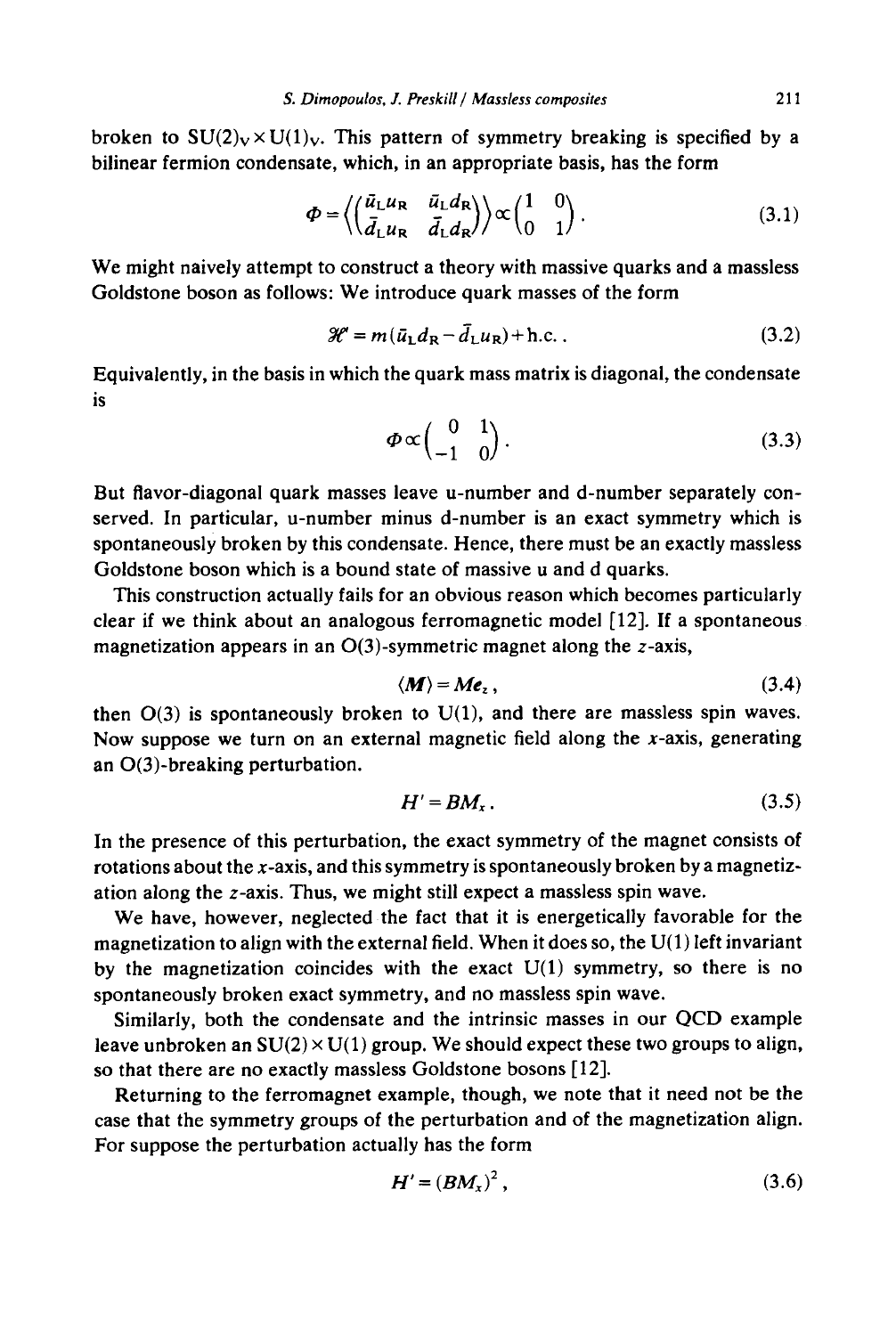which is also invariant under rotations about the  $x$ -axis. It is now energetically favorable for the magnetization to be perpendicular to the  $x$ -axis. Because the perturbation and the magnetization fail to align, there is a spontaneously broken exact  $U(1)$  symmetry, and a massless spin wave, even in the presence of the perturbation.

Our task is to generalize this idea to relativistic quantum field theory. It is possible for the intrinsic quark masses and the quark condensate to fail to align in QCD, so that there is an exactly massless composite Goldstone boson with massive constituents?

The orientation of the quark condensate  $\Phi$  in QCD is chosen to minimize the vacuum energy; to determine the correct orientation we must compute the minimum of an effective potential  $V(\Phi)$  [12]. When the quarks are exactly massless, this potential must be  $SU(2)_L \times SU(2)_R \times U(1)_V$  invariant. We will assume that the vacuum angle  $\theta$  of QCD is either 0 or  $\pi$ , so that the potential is also invariant under P and *CP* [15].

The condensate can be expressed as

$$
\Phi = \pi_0 + i \pi \cdot \tau + i \phi_0 + \Phi \cdot \tau, \qquad (3.7)
$$

where  $\tau$  is a 2 × 2 isospin matrix. The scalar fields  $\pi$  and  $\phi$  are 4-vectors under  $O(4) = SU(2)_L \times SU(2)_R$ ; they can be construed as the degrees of freedom of a low-energy phenomenological field theory [16].

If, in the massless-quark limit, chiral  $SU(2)<sub>L</sub> \times SU(2)<sub>R</sub> = O(4)$  is spontaneously broken to  $SU(2)_V = O(3)$ , and P and CP are not spontaneously broken, then either  $\pi$  or  $\phi$ , but not both, is non-zero. (The U(1)<sub>A</sub> transformation which rotates  $\pi$  into  $\phi$  is not a symmetry of QCD, because of the axial anomaly [15].) We assume without loss of generality that  $\pi$  is non-zero, and, performing an O(4) rotation, we are free to choose

$$
\pi_0 \neq 0, \qquad \pi = 0. \tag{3.8}
$$

Then  $\pi$  represents the Goldstone boson triplet in the phenomenological field theory.

Now suppose we introduce a small chiral-symmetry-breaking quark mass term of the form

$$
\mathcal{H}' = m(\bar{u}_{\text{L}}u_{\text{R}} - \bar{d}_{\text{L}}d_{\text{R}}) \,. \tag{3.9}
$$

Treated in lowest order perturbation theory, this perturbation will force  $\phi$  to be non-zero and aligned with the quark mass matrix. Will  $\pi$  also align with the quark mass matrix? If we (arbitrarily) truncate the potential by ignoring terms of higher than quartic order, then the only term invariant under 0(4) and *CP* which depends on the relative orientation of  $\phi$  and  $\pi$  is  $(\phi \cdot \pi)^2$ . To lowest order in the quark mass  $m$ , the potential has the form

$$
V(\phi,\,\pi) = A(\phi \cdot \pi)^2 + m\phi_3 + f(\phi^2,\,\pi^3)\,,\tag{3.10}
$$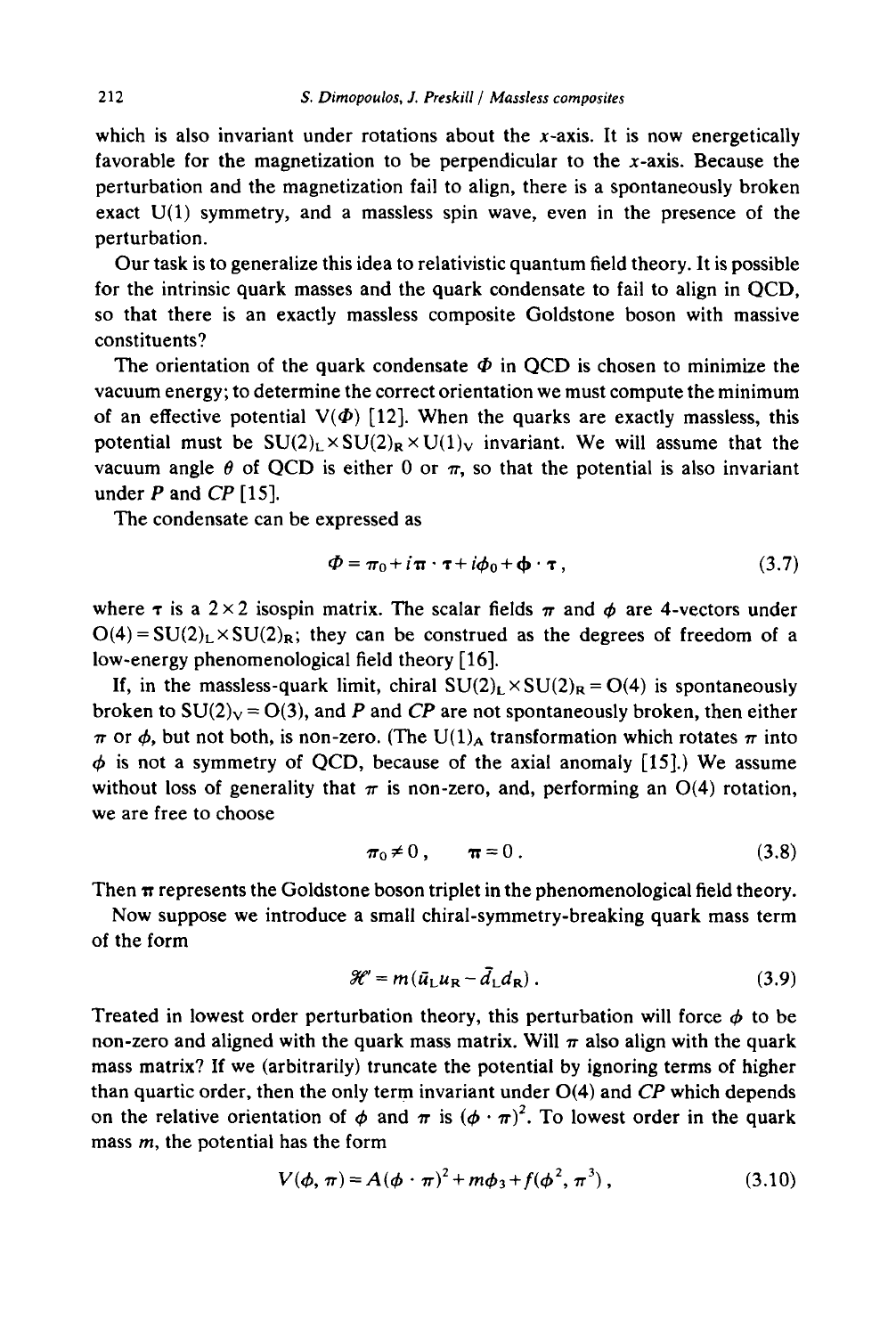

Fig. 2. Graph contributing to the mass-squared of the pseudo-Goldstone boson  $\pi_3$ .

where f is minimized at  $\phi^2 = 0$ ,  $\pi^2 \neq 0$ . The minimum of V occurs for  $\phi_3 = O(m)$ ; whether  $\phi$  and  $\pi$  align depends on the sign of A. If A is positive; V is minimized when  $\phi$  and  $\pi$  are orthogonal O(4) vectors.

Therefore, if  $\vec{A}$  is positive, the SU(2) isospin symmetry left invariant by the perturbation is spontaneously broken to U(1), and  $\pi_1$  and  $\pi_2$  are exact Goldstone bosons with massive constituents. But  $\pi_3$  is a pseudo-Goldstone boson which acquires a mass squared of order  $m^2$  from fig. 2. (Notice that *CP* is spontaneously broken whatever the sign of A; this is an example of Dashen's phenomenon  $[12]$ .)

The precise form of the potential in eq.  $(3.10)$  is not an essential feature of this example. The point is only that the potential will fix the relative orientation of  $\pi$ and  $\phi$ ; either they align or they do not, and if they do not, isospin is spontaneously broken. Unfortunately, we do not know how to calculate this potential so we cannot say whether isospin can be spontaneously broken in QCD as we have described here. In sect. 4 we will construct a similar example in which the potential which determines the alignment of the condensate is explicitly computable.

# **4. A composite Goldstone boson with massive constituents**

The analysis of the models we construct in this section and in sect. 5 follows the pattern established in sect. 3. We will assume a realization of flavor symmetry in the flavor-symmetry limit; then we will consider the influence of flavor-symmetrybreaking perturbations on the orientation of a condensate. The perturbations will be a small fermion bare mass term as before, and also a weak gauge interaction which gauges a  $U(1)_w$  subgroup of the flavor group. We will see that, if the  $U(1)_w$ is chosen appropriately, the weak gauge interaction and fermion bare mass try to align the condensate in different directions. If the gauge interaction wins this competition, the condensate fails to align with the bare mass term, and there is a massless Goldstone boson with massive constituents, as in sect. 3.

Our first example is a variant of two-flavor QCD. The gauge group is  $G_s \times U(1)_w$ , where the  $G<sub>s</sub>$  interaction is a strong interaction with confinement scale  $\Lambda$ , and the  $U(1)_w$  interaction is a weak interaction which can be treated perturbatively. The fermions in this model are

$$
u_{L}^{0}, \t\tilde{u}_{R}^{0}, \t d_{L}^{1}, \t d_{R}^{-1}, \t R, \t(4.1)
$$

where u, d are in equivalent complex irreducible representations of  $G<sub>s</sub>$ , and have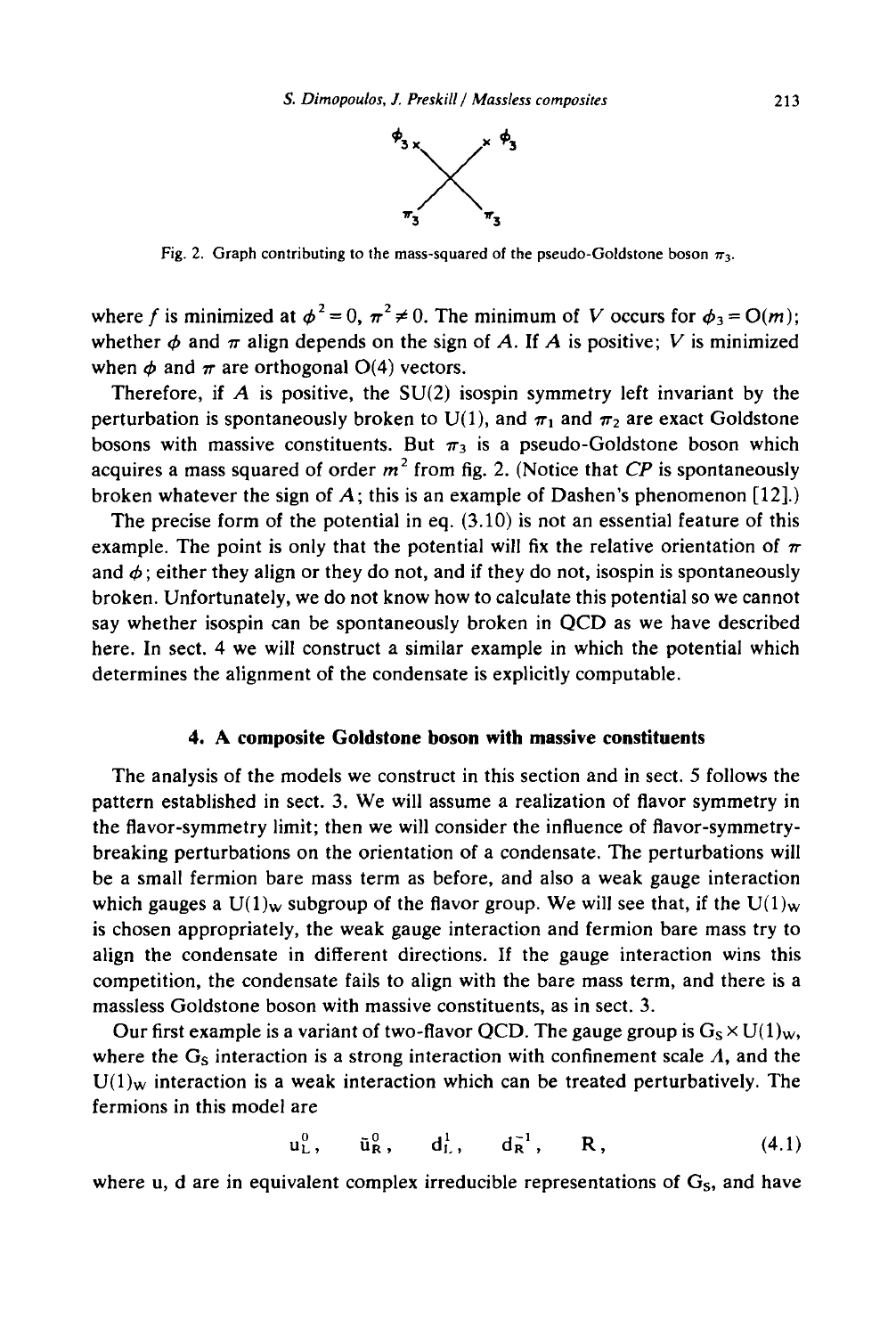the  $U(1)_{w}$  charge assignments shown. R stands for a real reducible representation of G<sub>s</sub> with U(1)<sub>w</sub> charge assignments chosen so that  $G_S G_S U(1)_w$  and U(1)<sup>3</sup><sub>w</sub> anomalies cancel. R has been introduced so that we can gauge the  $U(1)_A$  symmetry of the d without encountering anomalies. We will suppose that R self-condenses, spontaneously breaking  $U(1)_w$ . But because the R condensate does not contribute to the effective potential we will minimize, it plays no essential role in the following discussion.

The u has an explicit mass,

$$
\mathcal{H}_{\mathbf{m}} = m\bar{u}_{\mathsf{L}}u_{\mathsf{R}} + \text{h.c.},\tag{4.2}
$$

but in the limit in which m and the  $U(1)$  gauge coupling e vanish, this theory respects the global flavor symmetry

$$
G_{\mathbf{f}} = SU(2)_{\mathbf{L}} \times SU(2)_{\mathbf{R}} \times U(1)_{\mathbf{V}} \times U(1)_{\mathbf{A}} . \tag{4.3}
$$

We will assume that  $G_f$  is spontaneously broken by the strong  $G_s$  interaction to the subgroup

$$
H_f = SU(2)_V \times U(1)_V. \tag{4.4}
$$

The orientation of  $H_t$  in  $G_t$  can be specified by an  $H_t$ -invariant fermion condensate. In the limit of exact  $G_f$  symmetry, the orientation of the condensate is arbitrary, but when  $m$  and  $e$  are non-zero, the correct orientation is chosen to minimize the vacuum energy. We can compute and minimize an effective potential to determine how the condensate lines up [1, 12, 17].

The orientation of the  $H_f$ -invariant condensate is labeled by four parameters, but it is shown in appendix A that the effective potential can be expressed as a function of the single angle  $\theta$  which defines the linear combination of  $u_R$  and  $d_R$ ,

$$
u'_{R}(\theta) = u_{R} \cos \theta + d_{R} \sin \theta, \qquad (4.5)
$$

that condenses with  $\bar{u}_L$ . Taking m and  $e^2$  to be small, we will calculate the effective potential to lowest order in m and  $e^2$ . The contribution of order m is easily seen to be

$$
V_{\rm m}(\theta) = \langle \mathcal{H}_{\rm m} \rangle = 2m \text{ Re } \langle \bar{u}_{\rm L} u_{\rm R} \rangle = -2m\Delta_{\rm m} \cos \theta, \qquad (4.6)
$$

where  $\Delta_m$  is of order  $\Lambda^3$  and can be chosen to be positive.  $V_m$  is minimized at cos  $\theta = 1$ . The intrinsic u mass encourages  $\bar{u}_1$  to condense with u<sub>R</sub>.

The contribution to the effective potential of order  $e^2$  is computed in appendix A using the methods of ref. [17]. It has the form

$$
V_{\mathbf{w}}(\theta) = \frac{e^2}{16\pi^2} \Delta_{\mathbf{w}} \cos^2 \theta \tag{4.7}
$$

where  $\Delta w = O(A^4)$  is expected to be positive<sup>\*</sup>.  $V_w$  is minimized when cos  $\theta = 0$ .

<sup>\*</sup> If  $\Delta_w$  is actually negative, we can simply change the U(1)<sub>W</sub> charge assignments to reach the same conclusions as below.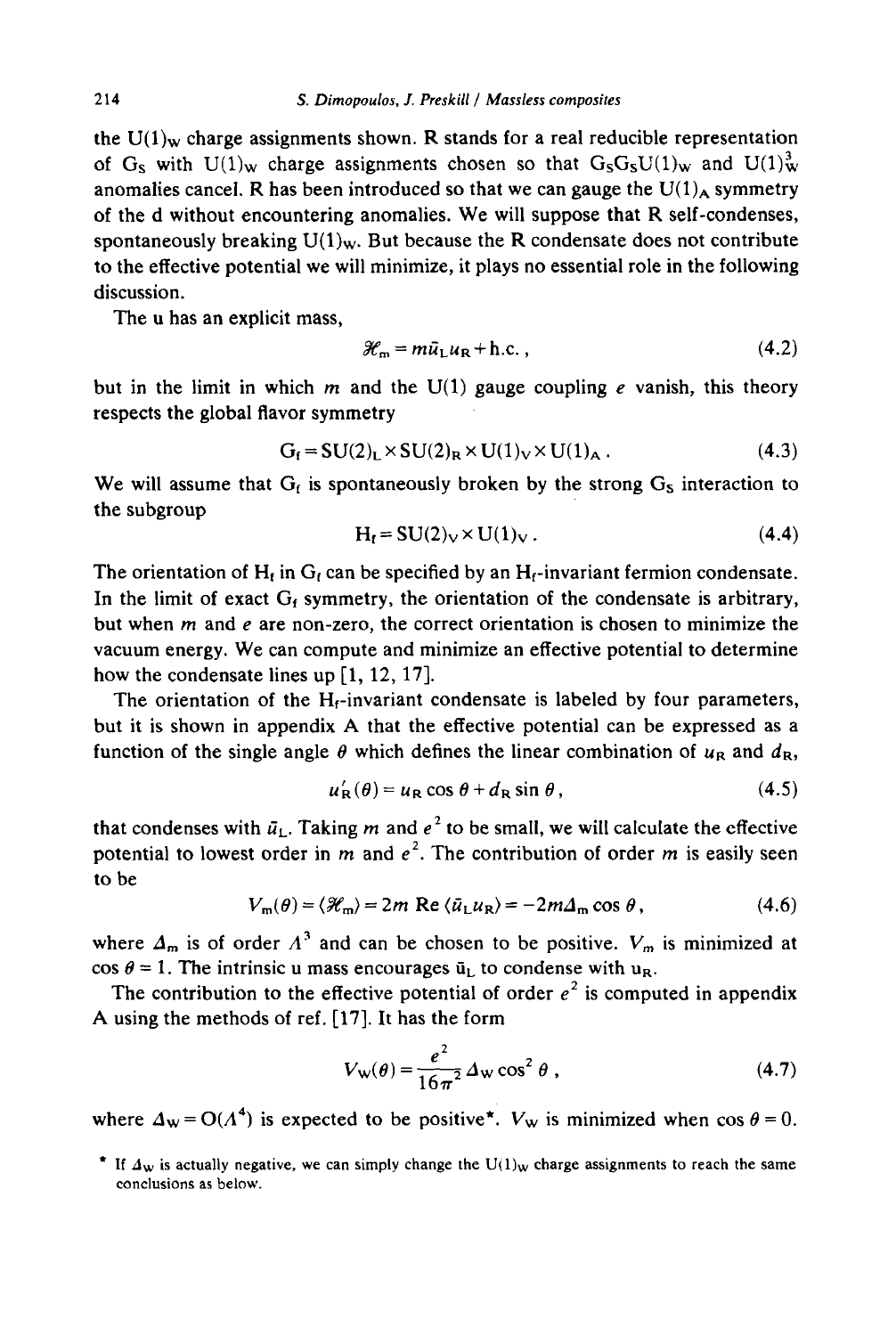The U(1)<sub>w</sub> interaction tries to prevent the doubly charged fermion bilinear  $\bar{d}_L d_R$ from condensing.

The two perturbations, the intrinsic u mass and the weak gauge interaction, compete with each other; which one wins will depend on the relative strength of *m* and  $e^2A$ . If *m* is sufficiently large, the potential

$$
V(\theta) = -2m\Delta_{\rm m} \cos \theta + \frac{e^2}{16\pi^2} \Delta_{\rm w} \cos^2 \theta \tag{4.8}
$$

is minimized at  $cos \theta = 1$ . But if m is smaller than the critical value

$$
m_c = \frac{e^2}{16\pi^2} \frac{\Delta_w}{\Delta_m} \sim \frac{e^2}{16\pi^2} \Lambda,
$$
 (4.9)

a non-trivial minimum occurs at

$$
\cos \theta = (m\Delta_{\rm m}) \bigg/ \bigg( \frac{e^2}{16\pi^2} \Delta_{\rm w} \bigg) = \frac{m}{m_{\rm c}} \,. \tag{4.10}
$$

For  $m < m_c$ , the U(1)<sub>w</sub> interaction is strong enough to prevent the condensate from aligning with the intrinsic u mass.

This model has the exact global symmetry u-number minus d-number. When  $\cos^2 \theta \neq 1$ , this symmetry is spontaneously broken by the condensate  $\langle \bar{u}_L d_R \rangle \neq 0$ , and there is an exactly massless Goldstone boson coupling to the current

$$
J^{\mu} = \bar{q}\tau^{1}\gamma^{\mu}\gamma^{5}q\cos\theta + \bar{q}\tau^{3}\gamma^{\mu}q\sin\theta, \qquad (4.11)
$$

where  $q$  represents the  $(u, d)$  doublet. The Goldstone boson is a massless composite particle that contains the massive u-quark.

The Applequist-Carazzone decoupling theorem [13] requires this composite Goldstone boson to become massive when  $m$  is sufficiently large, which is exactly what we have found. When  $m > m_c$ , the minimum of the potential is  $\cos \theta = 1$ ; the spontaneously broken global  $U(1)$  symmetry becomes restored, and the massless Goldstone boson becomes a massive pseudo-Goldstone boson. The pseudo-Goldstone boson mass  $M$  is given by [17]

$$
M^{2} = \frac{4}{F^{2}} \left( m \Delta_{\mathfrak{m}} - \frac{e^{2}}{16 \pi^{2}} \Delta_{\mathfrak{w}} \right) = \frac{4}{F^{2}} (m - m_{\rm c}) \Delta_{\mathfrak{m}} \,. \tag{4.12}
$$

The composite mass M turns on continuously, as in fig. 1b. For  $m < m<sub>c</sub>$ , the Goldstone boson is a tachyon, signalling the instability of the vacuum in which u-number minus d-number is conserved.

We have found a composite Goldstone boson which remains exactly massless while one of its constituents receives an intrinsic mass, but only by assuming that  $G_t$  is spontaneously broken to  $H_t$  by the strong interaction. However, our model can easily be generalized to the  $n$ -flavor case, and we have seen in sect. 2 that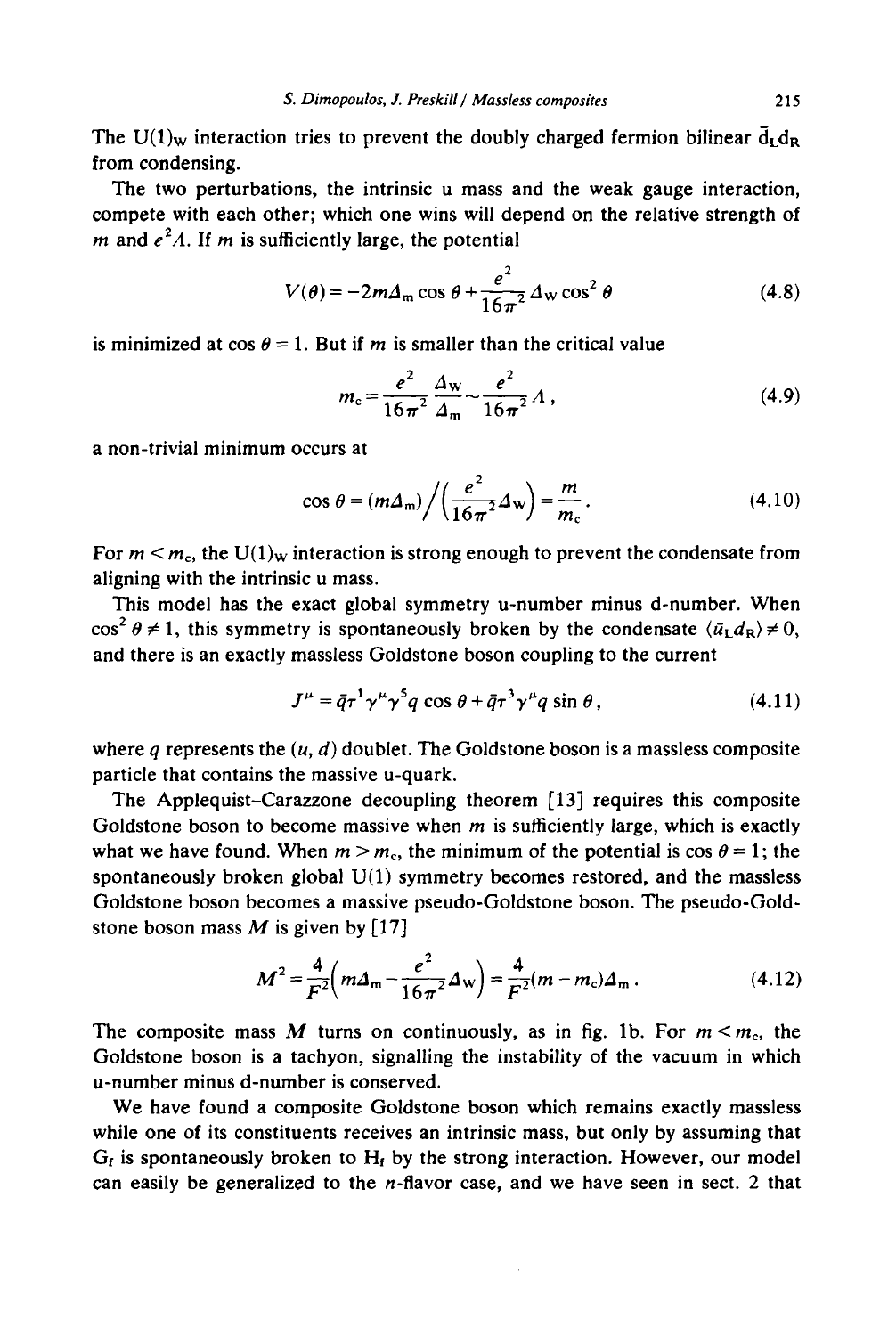confinement and the PMC imply that the  $SU(n)_L \times SU(n)_R \times U(1)_V$  chiral symmetry of QCD is spontaneously broken to  $SU(n)_V \times U(1)_V$ . Including the R-fermions does not alter this conclusion. Therefore, assuming only confinement, we have proved the existence of a renormalizable quantum field theory in which the PMC is not satisfied.

## **5. A massless composite fermion with a massive constituent**

Now we will apply the ideas of sect. 4 to a model with a massless composite fermion. The analysis of this model is based on more speculative assumptions than the analysis of the model in sect. 4.

The gauge group of the model is  $SU(5)_S \times U(1)_W$ , where  $SU(5)_S$  is a strong interaction with confinement scale  $\Lambda$ , and  $U(1)_w$  is a weak interaction to be treated perturbatively. The fermions are in the  $SU(5)_S$  representations

$$
10^a, \qquad 10^b, \qquad \overline{10}^{-a}, \qquad \overline{5}^{-3b}, \qquad 1^{5b}. \tag{5.1}
$$

All the fermions are left-handed, and the  $U(1)_w$  charge assignments are as indicated. Note that this model is anomaly-free. There is also an intrinsic mass term

$$
\mathcal{H}_{\mathsf{m}} = m \overline{10}^{-a} 10^{a} \tag{5.2}
$$

allowed by the gauge symmetry.

Before proceeding with the analysis of this model, we review the hypothetical behavior of a simpler SU(5) model. Suppose the only fermions are

$$
Y = \frac{10}{1} \frac{\bar{5}}{-3}.
$$
 (5.3)

This model has a global  $U(1)_Y$  symmetry with assignments as shown. How is the  $U(1)_Y$  symmetry realized?

Georgi [18] has argued that it is quite plausible that  $U(1)_Y$  escapes spontaneous breakdown. As emphasized in ref. [6], there are two complementary ways of describing how this model behaves. In one description, the "Higgs picture", a bilinear fermion condensate forms which breaks SU(5) down to SU(4). Condensation occurs in the channels

$$
10 \times 10 \rightarrow \bar{5}, \qquad 10 \times \bar{5} \rightarrow 5, \tag{5.4}
$$

and the  $\bar{5}$  and 5 condensates are presumed to line up to leave the same SU(4) unbroken. There is one uncondensed fermion, the SU(4) singlet contained in the 5. We can define an unbroken global  $U(1)$  generator Y' by combining Y with a broken SU(5) generator. The uncondensed fermion carries  $Y'=-5$ , and is kept massless by the unbroken U(1).

In the complementary "confinement picture", the  $SU(5)$  interaction is considered to be exactly confining; SU(5) is not spontaneously broken. The massless fermion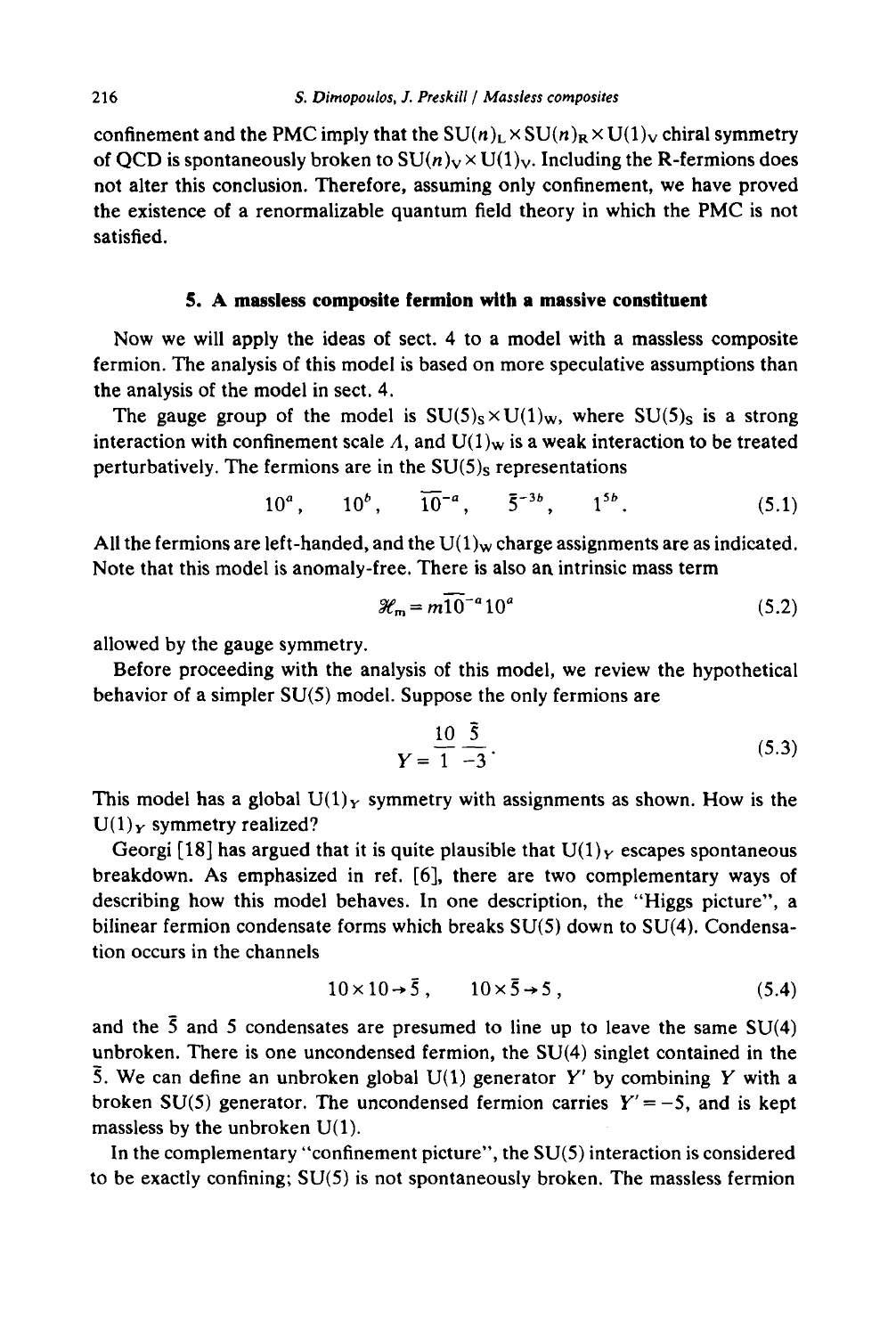is construed as a bound state,

$$
10\ \bar{5}\ \bar{5}\,,\qquad Y=-5\,. \tag{5.5}
$$

This massless composite fermion saturates 't Hooft's anomaly condition.

There appears to be no physical distinction between these two descriptions. Therefore, if the U(1)<sub>Y</sub> symmetry is not spontaneously broken, we may interpret the resulting massless fermion as a composite state.

Now we return to the  $SU(5)_S \times U(1)_W$  model with fermion content specified in (5.1). In the limit  $m = e = 0$ , the flavor group of this model is

$$
G_f = SU(2) \times U(1) \times U(1) \times U(1) . \tag{5.6}
$$

It seems plausible to us that the strong  $SU(5)$ <sub>S</sub> interaction spontaneously breaks  $G_f$  down to the subgroup

$$
H_t = U(1) \times U(1) \times U(1) \tag{5.7}
$$

We expect the  $\overline{10}$  to condense with an arbitrary linear combination of the 10's, leaving the orthogonal combination of the 10's to bind with the  $\bar{5}$  and produce a massless composite fermion.

When m and e are non-zero, the model still has an exact global  $U(1) \times U(1)$ symmetry which keeps the composite fermion exactly massless. But the  $G_t$  breaking perturbations will now determine the linear combination of the 10's,

$$
10(\theta) = 10^a \cos \theta + 10^b \sin \theta, \qquad (5.8)
$$

that condenses with the  $\overline{10}^{-a}$ . We will argue that, for  $e^2$  sufficiently large, and an appropriate choice of a and b,  $\cos^2 \theta \neq 1$ . Then the 10 which binds with the  $\overline{5}$ contains a component of the massive  $10^a$ ; the massless composite fermion has a massive constituent.

We determine  $\theta$  by minimizing the effective potential. The contribution of order  $m$  to the potential is again of the form

$$
V_{\rm m}(\theta) = -2m\Delta_{\rm m} \cos \theta \,. \tag{5.9}
$$

The order  $e^2$  contribution is computed in appendix B, and is found to be of the form

$$
V_{\mathbf{w}}(\theta) = \frac{e^2}{16\pi^2} \Lambda^4 [(a-b)(Aa + Bb)\cos 2\theta + (a-b)^2 C \cos^2 2\theta], \quad (5.10)
$$

where  $A$ ,  $B$ , and  $C$  are numerical factors of order 1, determined by the strong  $SU(5)_{S}$  dynamics.

Unfortunately, the arguments of ref. [17] do not suffice to establish the signs of A, B, and C. However, we are free to choose the  $U(1)_W$  charge assignments as we please. In particular, because there is no reason to expect  $A = -B$ , we should be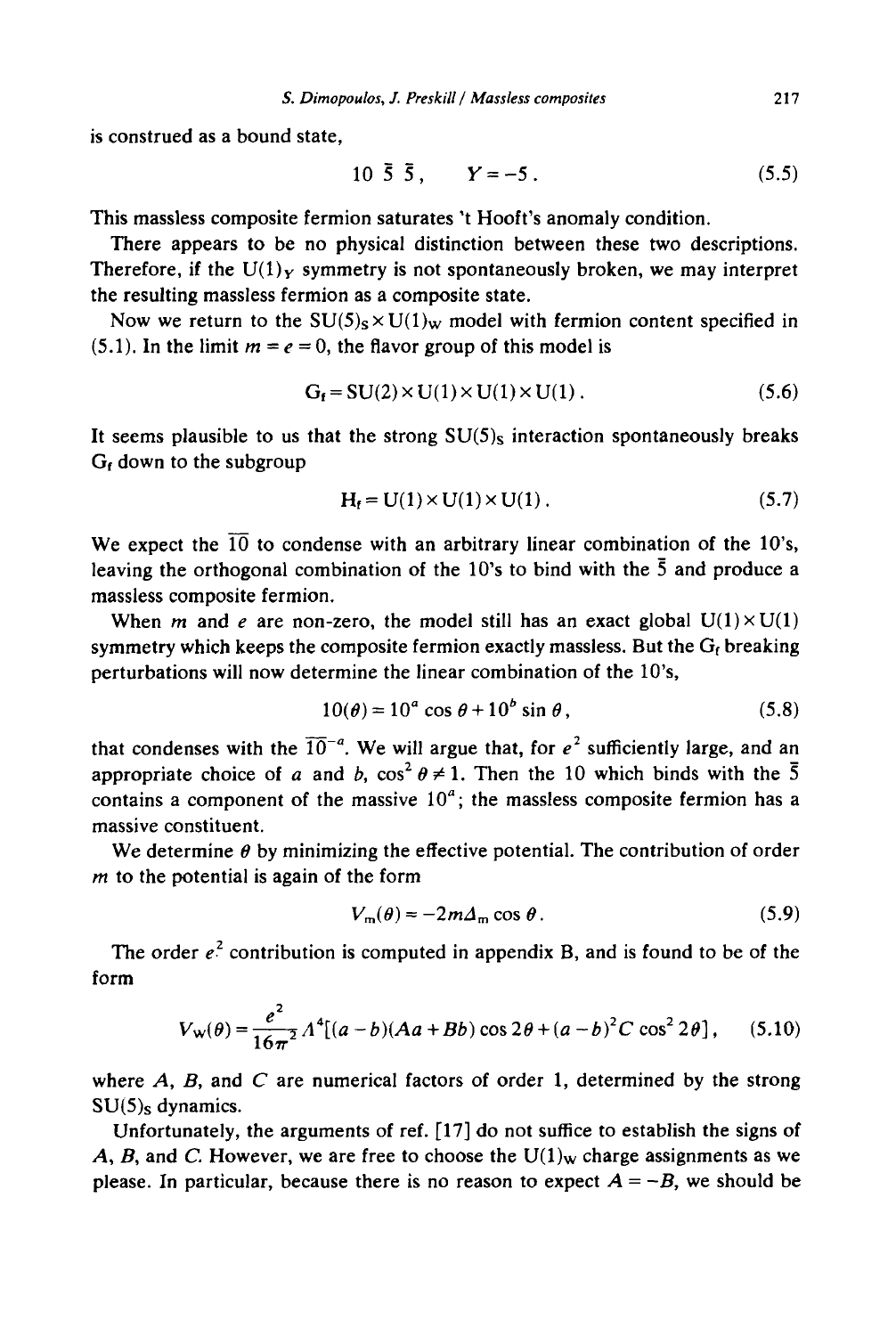able to choose

$$
(a-b)(Aa+Bb) > 0, \qquad |Aa+Bb| \gg |(a-b)C|.
$$
 (5.11)

If a and b satisfy  $(5.11)$ , then the second term in eq.  $(5.10)$  is negligible and the coefficient of  $\cos 2\theta$  is positive.

Hence if  $(5.11)$  is satisfied, the potential has the same form as eq.  $(4.7)$ . The critical value of the mass is

$$
m_c \approx \frac{e^2}{16\pi^2} \frac{A^4}{\Delta_m} 2(a-b)(Aa+Bb) \sim \frac{e^2}{16\pi^2} A(a-b)(Aa+Bb). \tag{5.12}
$$

For  $m > m_c$ , the minimum of the potential occurs at  $\cos \theta = 1$ . The exact global  $U(1)\times U(1)$  and the weakly gauged  $U(1)_W$  symmetries are all unbroken. The massless composite fermion is a bound state of the massless  $10<sup>b</sup>$  and  $5<sup>-3b</sup>$ .

However, if  $m < m_c$ , the minimum is at  $cos^2 \theta \neq 1$ . Because the fermion condensate fails to align with the intrinsic fermion mass, there is an exact Goldstone boson containing the massive 10<sup> $a$ </sup> and  $\overline{10}^{-a}$ . This Goldstone boson is eaten by the  $U(1)_{w}$  gauge boson. An exact global  $U(1)\times U(1)$  remains unbroken, and one of these U(1)'s enforces the masslessness of the composite fermion which contains the massive  $10^{\circ}$ .

As m increases through  $m_c$ , the U(1)<sub>W</sub> is restored; the eaten Goldstone boson smoothly becomes a pseudo-Goldstone boson, and the mass of the  $U(1)_w$  gauge boson goes smoothly to zero. There is a massless composite fermion in both phases of the theory. But only for  $m < m_c$  does the massless composite fermion have a massive constituent.

Although we cannot calculate  $A$ ,  $B$ , and  $C$ , we should observe that the phase transition in this model might be first order, for an appropriate choice of  $U(1)_w$ charges a and b. Provided

$$
C < 0, \qquad 0 < \frac{Aa + Bb}{(a - b)(-C)} < 5 \,, \tag{5.13}
$$

the minimum of the potential  $V(\theta) = V_m(\theta) + V_w(\theta)$  changes discontinuously at  $m = m_c$ , as illustrated in fig. 3.

In contrast with the examples cited in ref. [17], we have found that our weaklygauged  $U(1)_w$  interaction sometimes prefers to align so that it is spontaneously broken, rather than unbroken. This result seems less counter-intuitive when we



Fig. 3. A first-order phase transition.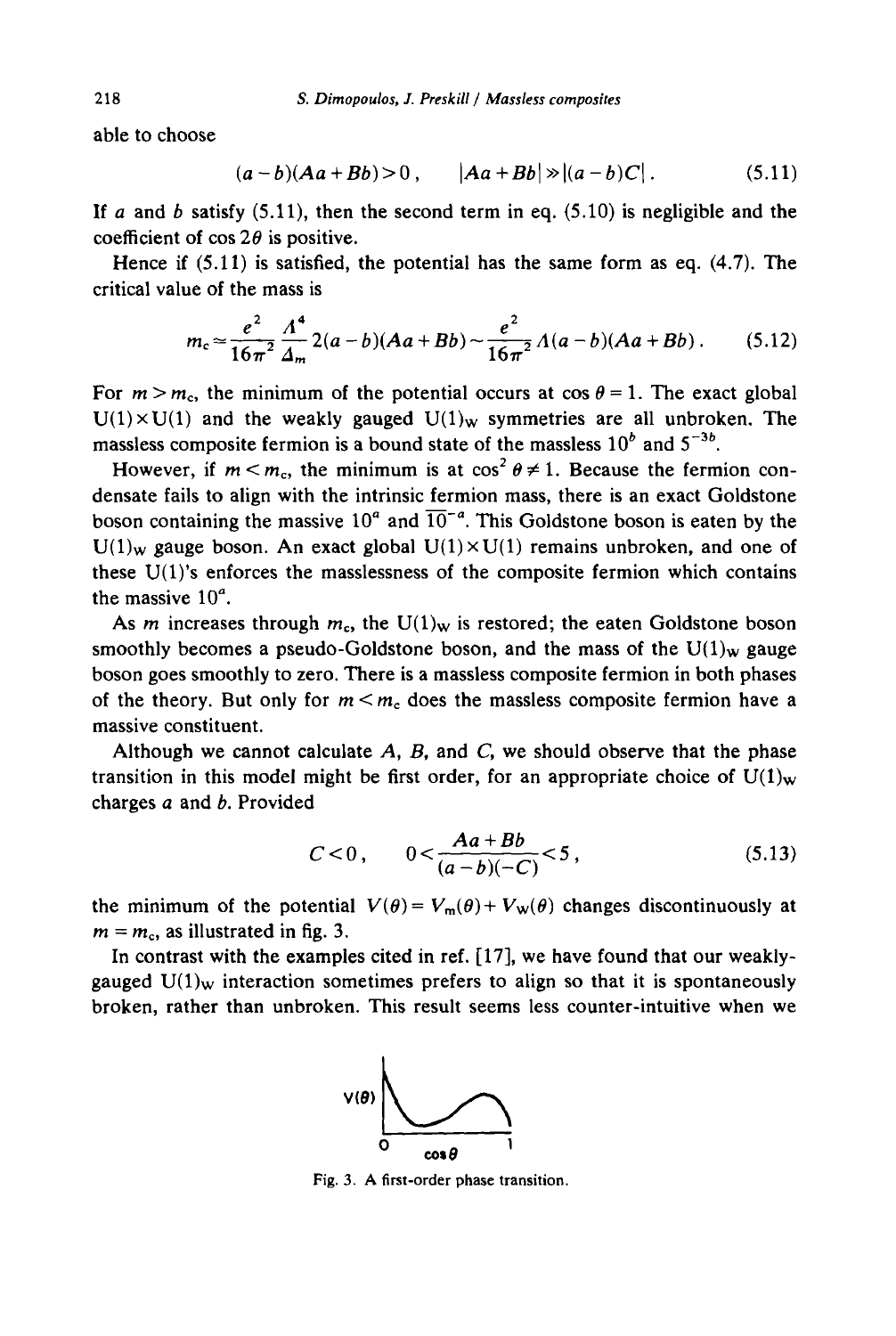recall the "Higgs picture" for this model. The condensates (5.4) carry  $U(1)_w$  charges [even when they are neutral under an appropriately redefined  $U(1)'_w$ ] so we should not be astonished if it turns out to be less costly energetically to break the  $U(1)_w$ than to leave it unbroken.

Our demonstration that it is possible for a massless composite fermion to have a massive constituent has relied on the assumption that the global  $U(1)_Y$  symmetry of the SU(5) model escapes spontaneous breakdown. There need be no massless fermion at all if  $U(1)_Y$  is spontaneously broken. But our general strategy for constructing massless composite fermions with massive constituents can be carried out in almost any theory in which there are massless composite fermions when the elementary fermions are massless. Therefore, we can be reasonably confident that it is possible to construct models in which massless composite fermions have massive constituents, if massless composite fermions ever occur at all.

# **6. Conclusions**

We have constructed models in which massless bosons or fermions are bound states of massive elementary fermions. The crucial ingredient in these models is a weak gauge interaction which prevents a fermion condensate from aligning with the intrinsic fermion masses.

In analyzing our models, we have made assumptions about how exact flavor symmetries are realized. But we have demonstrated that, given a confining gauge theory with a massless composite boson or fermion, it is often possible to modify the theory so that the composite remains massless while its constituents receive intrinsic masses.

In our example with a massless composite, fermion, the requirement of decoupling is satisfied in an unusual way. As the intrinsic mass  $m$  of the elementary fermion increases to infinity, a composite fermion remains massless. But at a critical value of  $m$ , the "wave function" of the composite changes, so that it no longer contains the massive elementary fermion. It would be more interesting if the unbroken symmetry actually decreased at the critical value of  $m$ , allowing the composite fermion to become massive. We do not know how to construct such an example.

We have shown that the persistent-mass condition is not generally true, but we have not shown that it is wrong in QCD, or in other asymptotically free gauge theories with a simple gauge group. One should note that the examples constructed in this paper and in ref. [11] require auxiliary dimensionless parameters to fix the critical value of the elementary fermion mass. In our examples this parameter is the U(1)<sub>w</sub> gauge coupling e, and the critical mass is  $m_c \sim (e^2/16\pi^2)$ *A*. There is no dimensionless free parameter in QCD. It seems quite possible to us that the persistent-mass condition is correct for QCD and other zero-parameter quantum field theories.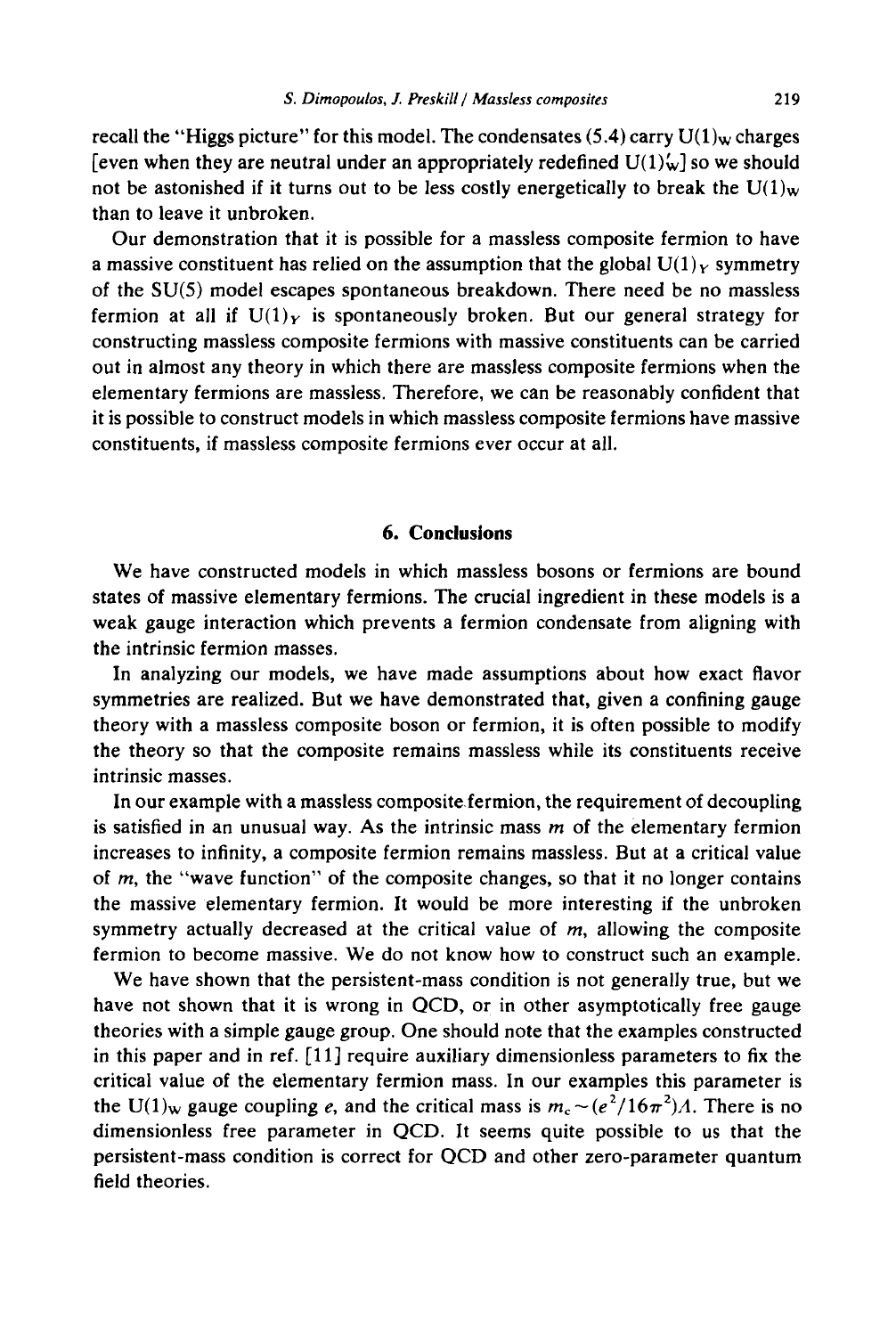We thank Sidney Coleman, Estia Eichten, Neal Snyderman, and Steven Weinberg for valuable discussions, and we are also grateful for the hospitality of the Institute of Theoretical Physics at Santa Barbara.

## **Appendix A**

Here we compute the order  $e^2$  U(1)<sub>w</sub> contribution to the effective potential for the model described in sect. 4.

The effective potential depends on the relative orientation of the two subgroups of  $G_f = SU(2)_L \times SU(2)_R \times U(1)_V \times U(1)_A$ , the unbroken subgroup  $H_f =$  $SU(2)_V \times U(1)_V$  and the weakly gauged  $U(1)_W$  subgroup. Because only the relative orientation matters, we may keep H<sub>t</sub> fixed and rotate only  $U(1)_w$ . The  $U(1)_w$ current, which in a standard basis is

$$
J_{\mathbf{w}}^{a}(1, 1) = \bar{d}_{L} \gamma^{\mu} d_{L} - \bar{d}_{R} \gamma^{\mu} d_{R} + (\mathbf{R} \text{ piece})
$$
  
=  $-\bar{q}_{L} \gamma^{\mu} T^{3} q_{L} + \bar{q}_{R} \gamma^{\mu} T^{3} q_{R} + (\mathbf{G}_{f} \text{ singlet}),$  (A.1)

becomes, under a  $G_f$  rotation

$$
J_{\mathbf{w}}^{\mu}(U_{\mathbf{L}}, U_{\mathbf{R}}) = -\bar{q}_{\mathbf{L}}\gamma^{\mu}U_{\mathbf{L}}^{\dagger}T^{3}U_{\mathbf{L}}q_{\mathbf{L}} + \bar{q}_{\mathbf{R}}\gamma^{\mu}U_{\mathbf{R}}^{\dagger}T^{3}U_{\mathbf{R}}q_{\mathbf{R}} + (G_{\mathbf{f}}\,\text{singlet})\,.
$$
\n(A.2)

Here q represents the  $(u, d)$  doublet and  $U_L$ ,  $U_R$  are arbitrary unitary matrices.

The contribution to the vacuum energy arising from the exchange of one  $U(1)_w$ gauge boson is

$$
V_{\mathbf{W}}(U_{\mathbf{L}}, U_{\mathbf{R}}) = -\frac{1}{2}ie^2 \int d^4x D_{\mu\nu}(x) \langle 0|T(J_{\mathbf{W}}^{\mu}(x)J_{\mathbf{W}}^{\nu}(0))|0\rangle.
$$
 (A.3)

Because the vacuum  $|0\rangle$  is H<sub>t</sub> invariant, we extract the H<sub>t</sub>-invariant piece of the product of two  $U(1)_W$  currents to obtain [17]

$$
V_{\rm w}(U) = 4e^{2} \text{ tr } (T^{3}UT^{3}U^{\dagger})_{2}^{1} i \int d^{4}x D_{\mu\nu}(x) \langle 0|T(J_{3L}^{\mu}(x)J_{3R}^{\nu}(0)|0\rangle + \text{constant}
$$
  

$$
= \frac{e^{2}}{8\pi^{2}} \Delta_{\rm w} \text{ tr } (T^{3}UT^{3}U^{\dagger}) + \text{constant}, \qquad (A.4)
$$

where  $U = U_L^{\dagger} U_R$  and  $\Delta_W$  is the spectral integral

$$
\Delta_{\mathbf{W}} = \frac{3}{4} \int dS \ln \left( \frac{S_0}{S} \right) [\rho_{\mathbf{V}}(S) - \rho_{\mathbf{A}}(S)]. \tag{A.5}
$$

 $\Delta_{\rm w}$  is of order  $\Lambda^4$ , and according to the arguments of ref. [17], it is reasonable to expect that  $\Delta_{\rm w}$  is positive.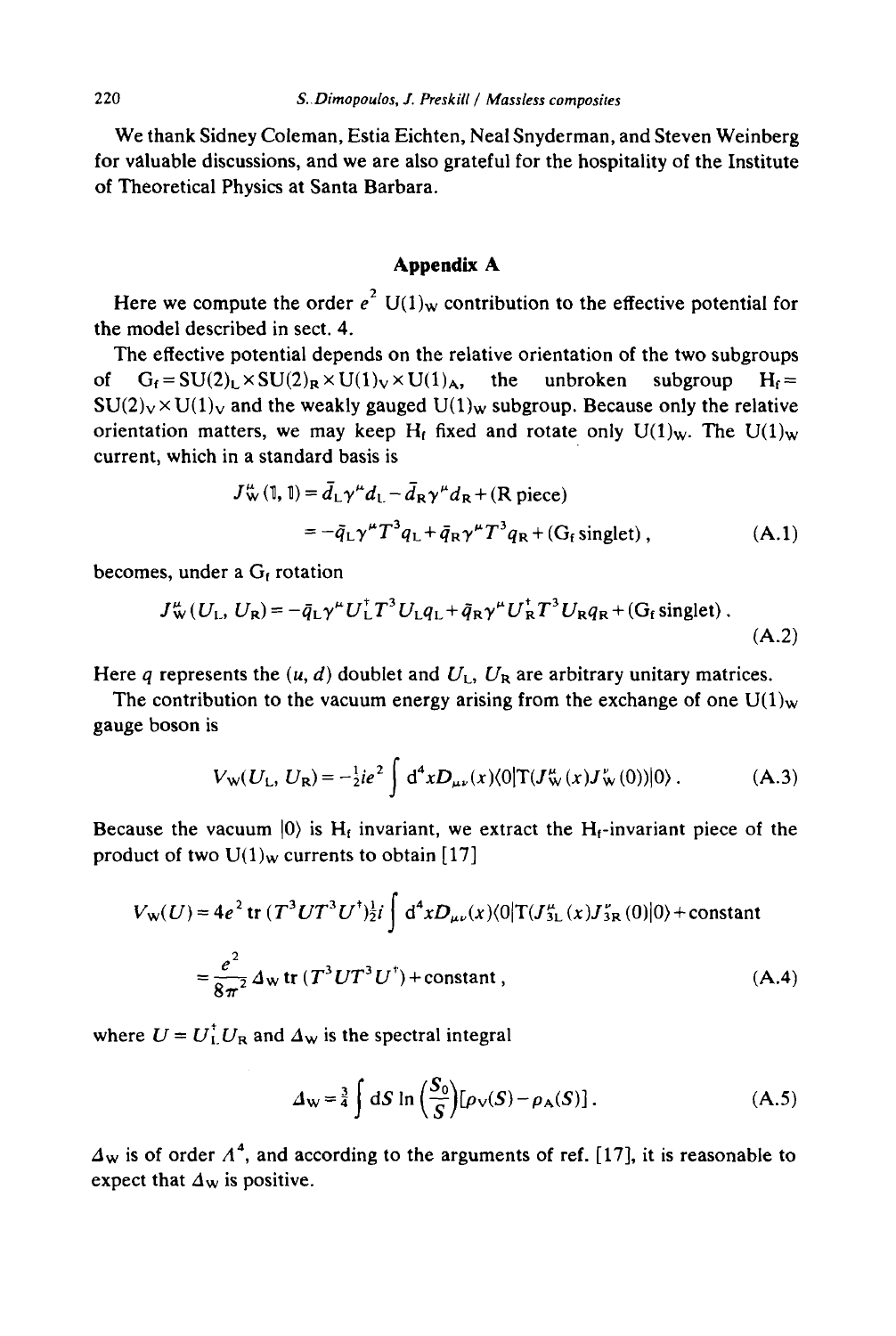The matrix U is a  $2 \times 2$  unitary matrix

$$
U = e^{i\gamma} \left[ \frac{e^{i\alpha} \cos \theta}{e^{-i\beta} \sin \theta} - \frac{e^{i\beta} \sin \theta}{e^{-i\alpha} \cos \theta} \right].
$$
 (A.6)

(If we had chosen to keep  $U(1)_w$  fixed and had rotated  $H_t$  instead, the fermion condensate which specifies H<sub>t</sub> would have been proportional to  $U^{\dagger}$ .) From (A.4) and (A.6) we find

$$
V_{\mathbf{W}}(\theta) = \frac{e^2}{16\pi^2} \Delta_{\mathbf{W}} \cos^2 \theta.
$$
 (A.7)

 $V_w(\theta)$  is independent of  $\alpha$ ,  $\beta$ , and  $\gamma$  because, when  $\cos^2 \theta \neq 1$ , there are three spontaneously broken  $U(1)$  symmetries which commute with  $U(1)<sub>w</sub>$ .

In the model described in sect. 4, the lowest-order contribution to the potential due to the mass of the u-quark is

$$
V_m(\theta, \alpha + \gamma) = -2m\Delta'_m \cos(\alpha + \gamma) \cos \theta, \qquad (A.8)
$$

which is minimized for cos  $(a + \gamma) = \pm 1$ . We have used our freedom to choose the sign of cos ( $\alpha + \gamma$ ) to make  $\Delta_m$  positive in eq. (4.6). The parameters  $\alpha - \gamma$  and  $\beta$ are arbitrary, and correspond to two exactly massless Goldstone bosons. One of these is eaten by the  $U(1)_W$  gauge boson, the other is the Goldstone boson discussed in sect. 4.

#### **Appendix B**

Here we compute the order  $e^2$  U(1)<sub>w</sub> contribution to the effective potential for the model described in sect. 5.

As in appendix A, we will keep fixed the orientation of  $H_f = U(1) \times U(1) \times U(1)$ in  $G_t = SU(2) \times U(1) \times U(1) \times U(1)$ , and rotate  $U(1)_w$ . In a standard basis, the  $U(1)_w$ current is

$$
J_{\mathbf{W}}^{\mu}(\mathbf{I}) = (a - b)\bar{q}_{\mathbf{L}}\gamma^{\mu}T^3q_{\mathbf{L}} + (G_{\mathbf{f}}\,\text{singlet})\,,\tag{B.1}
$$

where  $q_L$  is the  $(10^a, 10^b)_L$  doublet. Under an SU(2)  $\subset$  G<sub>f</sub> rotation specified by

$$
U = \begin{bmatrix} e^{i\alpha} \cos \theta & -e^{i\beta} \sin \theta \\ e^{-i\beta} \sin \theta & e^{-i\alpha} \cos \theta \end{bmatrix},
$$
 (B.2)

 $T^3$  becomes

$$
T^{3} = U^{\dagger} T^{3} U = T^{3} \cos 2\theta - \sin 2\theta [T^{1} \cos (\alpha - \beta) + T^{2} \sin (\alpha - \beta)]. \quad (B.3)
$$

Again the effective potential in order  $e^2$  is given by (A.3), and we must extract the H<sub>t</sub>-invariant piece of the product of two U(1)<sub>w</sub> currents. T<sup>1</sup> and T<sup>2</sup> are an H<sub>t</sub> doublet, but H<sub>t</sub> symmetry cannot prevent the  $T^3$  component of  $J_{\rm w}^{\mu}$  from mixing